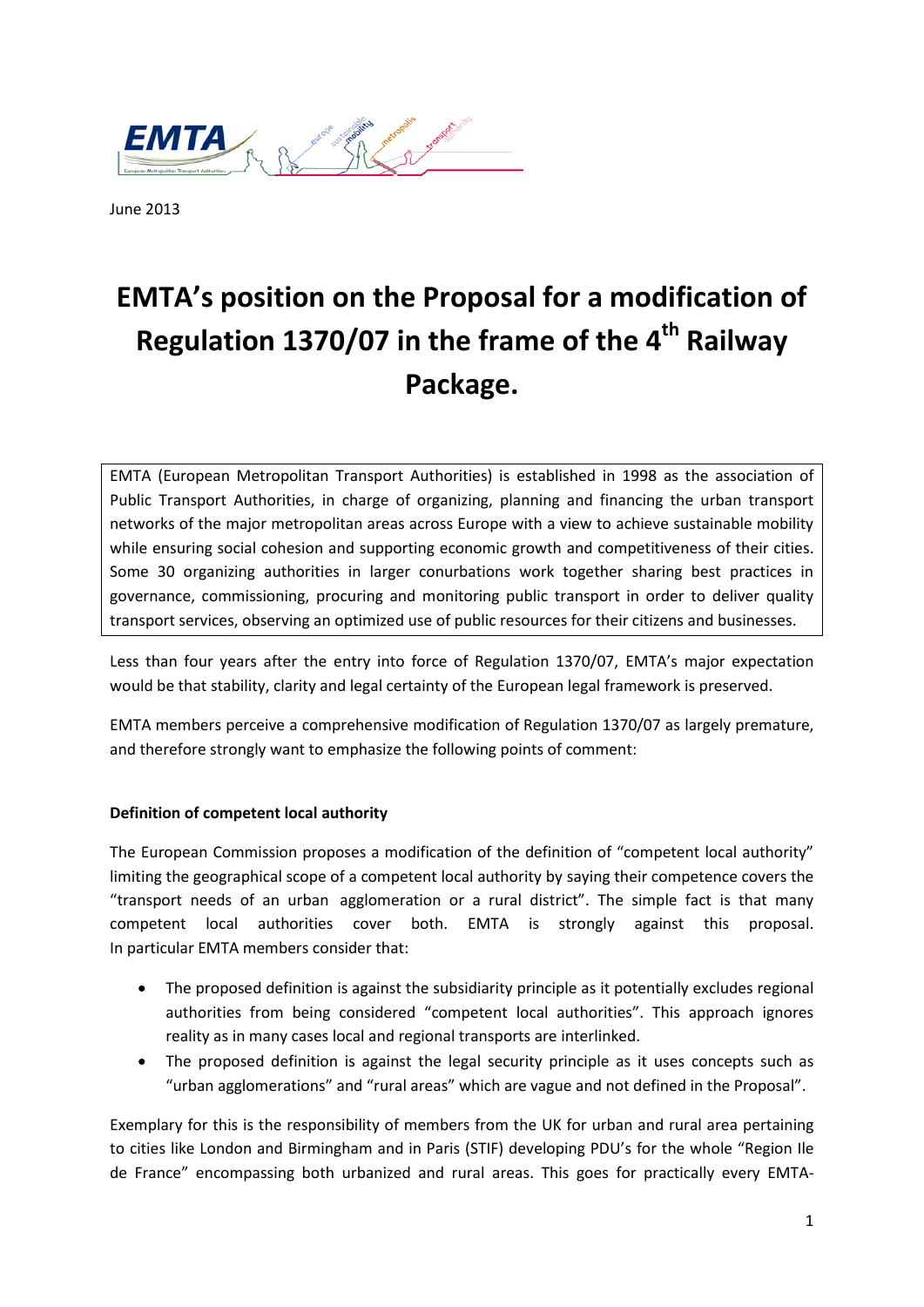member, few exemptions exist. Competent local authorities that do not fit in with the proposed definition would suffer from the created legal uncertainty, as will regional governments in many other countries (that would for example be the case in Barcelona, in The Netherlands ("Stadsregios") or in Belgium where the three regions represent the competent local authorities).

To find a definition that captures all situations in Europe is difficult, but one already exists in Regulation 1370/2007. **EMTA considers that the definition of the competent local authority in current Article 2(c) of Regulation 1370/07 which provides the absolutely necessary flexibility and which is clearly respectful of the subsidiarity principle has to be maintained.** 

**For EMTA members it is fundamental that regions may still be considered competent local authorities potentially able to directly award a public service contract to an internal operator, like this is the case with the existing Regulation using Article 5(2) whatever transport mode is concerned.**

#### **Definition of public service obligations**

The European Commission proposes a complement to the definition of Public Service Obligations (PSOs). This complement would limit the scope of PSOs to "what is necessary to reap local, regional or sub-national network effects".

EMTA is against this proposal. In particular EMTA members consider that:

- The proposed definition is against the subsidiarity principle. It is up to competent authorities to define transport policy objectives and therefore to decide about PSOs.
- The existing definition already specifies that PSOs shall be defined "in order to ensure public passenger transport services in the general interest".

EMTA considers that the proposed complement constitutes a limitation to the subsidiarity principle. The proposed definition has therefore to be amended in order to preserve respect of the subsidiarity principle and at the same time insure recognition of the concept of network effects which is considered crucial for public transports authorities. EMTA considers fundamental that competent authorities have the possibility to establish PSOs on a bundle of lines which includes non-profitable as well as profitable services.

#### **Public transport plans**

The European Commission proposes to introduce a new obligation for competent authorities to establish and publish "public transport plans". The proposal contains details regarding the objectives, the content and the way these public transport plans should be established and adopted.

EMTA members have a wide experience regarding the implementation of public transport plans, like in The Netherlands making Local and Regional Transport and traffic plans and LTP's in the UK on a compulsory level like the PDU's in France. In Barcelona the Regional Government of Catalonia entrusts the Transport Authority (ATM) as Regional Mobility Authority with the task of drawing the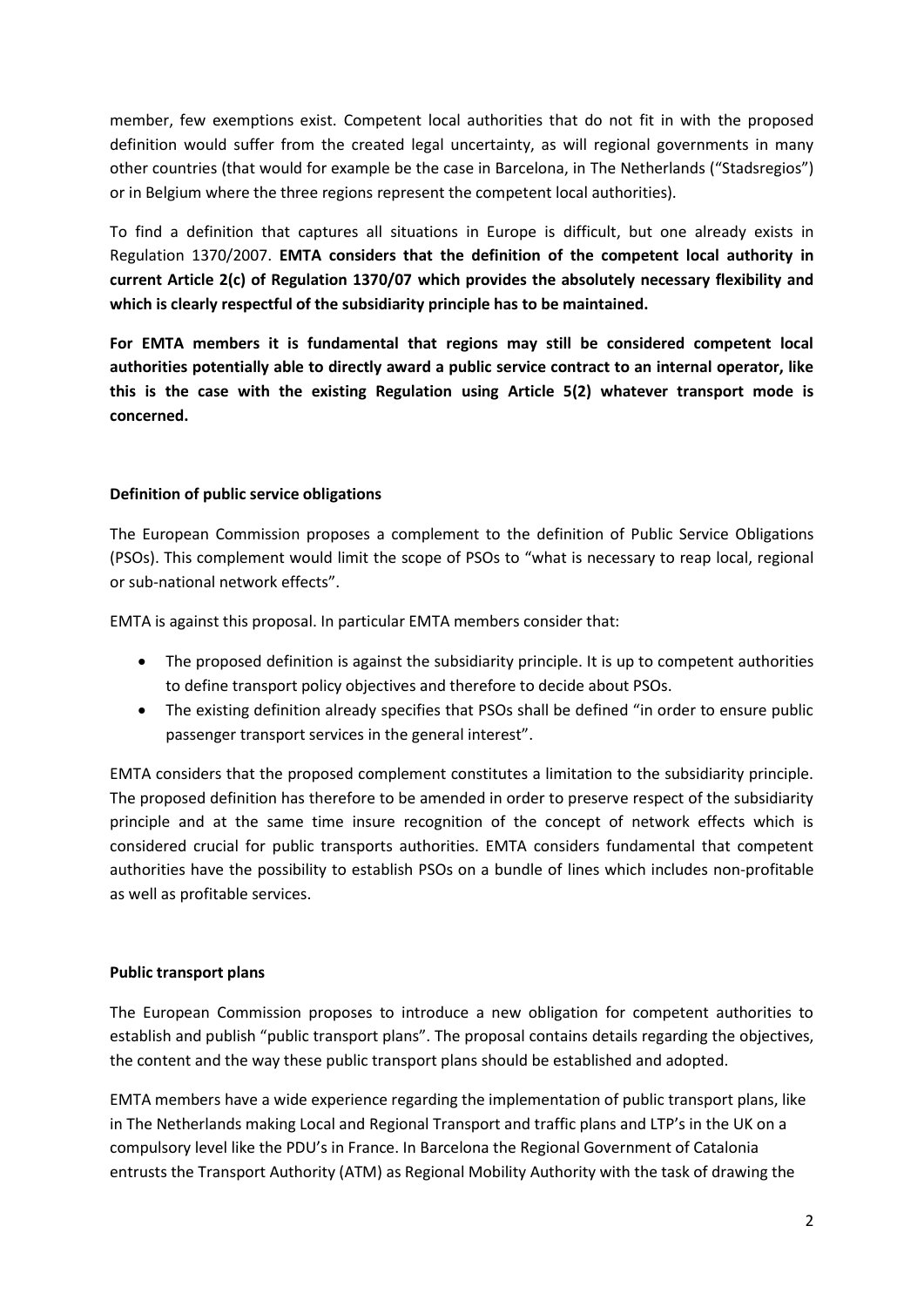Urban Mobility Plan (PDM) including targets for reducing pollution. Such instruments are already mainstreamed and compulsory in many Member States.

Although EMTA is in principle in favor of public transport plan, EMTA considers that in this case, the European Commission proposes too detailed rules, antagonizing the subsidiarity principle once more. The contents should be left to competent authorities, many of who already put a large amount of information in the public domain. EMTA fails to see added value in having to produce a new set of documents largely duplicating existing material to comply with the public transport plans requirements.

In particular, the text should make explicitly clear that existing, easily accessible documents in the public domain could qualify as public transport plans. There should not be a requirement, either explicit or implicit, to create a single, new type of over-arching planning document. The creation of such a document would be a costly and more or less redundant bureaucratic exercise and divert already limited resources from what we should be doing – investing in the public transport infrastructure our cities so urgently need.

#### **Maximum annual volume of a public service contract for transport by rail**

The European Commission proposes that, for public passenger transport by rail, the maximum annual volume of a public service contract in terms of train-km shall be the higher value of either 10 million train-km or one third of the total national public rail passenger transport volume under public service contract.

The objective of this norm as such is not to be contested; nevertheless EMTA considers that the proposed ceiling raises the following problems:

- The establishment of a maximum annual volume of a public service contract may induce artificial network breakings in transport systems / geographical areas where it would have been much more appropriate to have a single contract and a single operator, because for instance of purely technical reasons;
- The proposed ceiling may have great potential impact on small and medium sized countries (Belgium, The Netherlands …), where a public service contract may be big enough to represent one third of the volume of the national market; on the contrary it appears that the proposed ceiling will not have any impact in large countries where no contract will be big enough to represent one third of the volume of the national market.

EMTA considers that the definition of a ceiling is a decision that should be left open to the competent authorities. EMTA therefore advocates for, at least, a redrafting of Article 2(6)b).

### **Access to rolling stock**

The European Commission refers to the access to rolling stock that is seen as a major constraint for new market entrants. The text states (5a new, paragraph 1) that "*Member States shall in compliance with State aid rules take the necessary measures to ensure effective and non-discriminatory access to suitable rolling stock for public passenger transport by rail for operators wishing to provide public*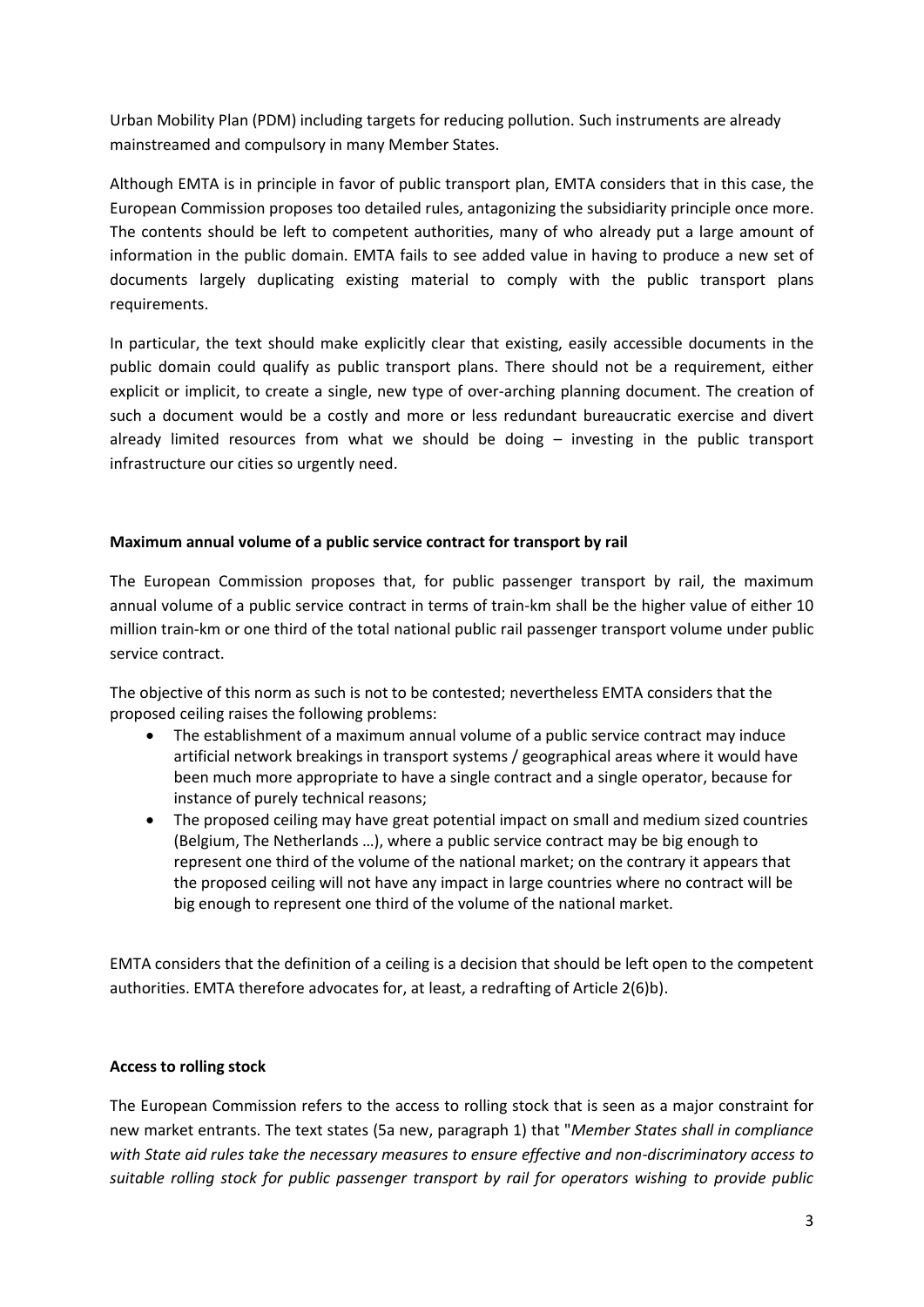*passenger transport services by rail under public service contract.*" According to the Proposal, competent authorities may comply with this requirement in one of these three ways: (a) by acquiring itself the rolling stock for the execution of the public service contract, (b) by providing a guarantee for the financing of the rolling stock, (c) by committing in the public service contract to take over of the rolling stock at the end of the contract at market price.

In order to avoid possible misinterpretation regarding the method mentioned under b) the text proposed by the EU Commission should be complemented as follows "(b) by providing a guarantee for the financing of the rolling stock provided by the rail transport operator".

EMTA members consider that access to rolling stock may indeed constitute the main barrier to a real opening of rail transport markets, they therefore agree to the main objective of this part of the Proposal. Nevertheless, the text should clarify that the different ways to fulfill the requirement are only examples of many possible solutions that might be sensible to grant access of rolling stock depending on the different circumstances. A maximum flexibility should be safeguarded and too detailed rules should be avoided.

If this clause shall be understood in a way that Passenger Rail Authorities may only comply with the requirement of paragraph 1 in one of the ways described, regional passenger rail authorities without conflicting interests concerning competition will be facing a significant limitation on their freedom of action that is not necessary at all to enhance competition. In fact today passenger rail authorities may choose among a number of further instruments in order to ensure effective and nondiscriminatory access to suitable rolling stock, if such measures are necessary. Paragraphs (a), (b) and (c) are examples of regulation in terms of a non-exhaustive list of options to comply with the requirement of paragraph 1.

Moreover, EMTA members insist that when talking about the obligation "to ensure access to suitable rolling stock for public passenger transport by rail" the expression "with the exception of other track based modes such as metro and tramways" is clearly added.

## **Award of rail contracts (with the exception of other track based modes such as metro and tramways)**

The European Commission proposes to abolish the possibility for competent authorities to directly award rail transport contracts (with the exception of metro or tram services). The general rule of tendering would therefore also apply to the award of rail contracts.

EMTA members consider that competitive tendering may in many cases improve the efficiency and the quality of the provision of rail transport services. Furthermore, competitive tendering often causes savings that can be re-invested by competent authorities in a customer-responsive way in additional services. The abolition of the possibility to directly award public service contracts for rail transport is a clear sign for operators and the industry that more competition is going to take place in the European railway market in the future. As many European authorities have made good experiences with competitive tendering in the last 15 years a majority of EMTA-members agree to this clause.